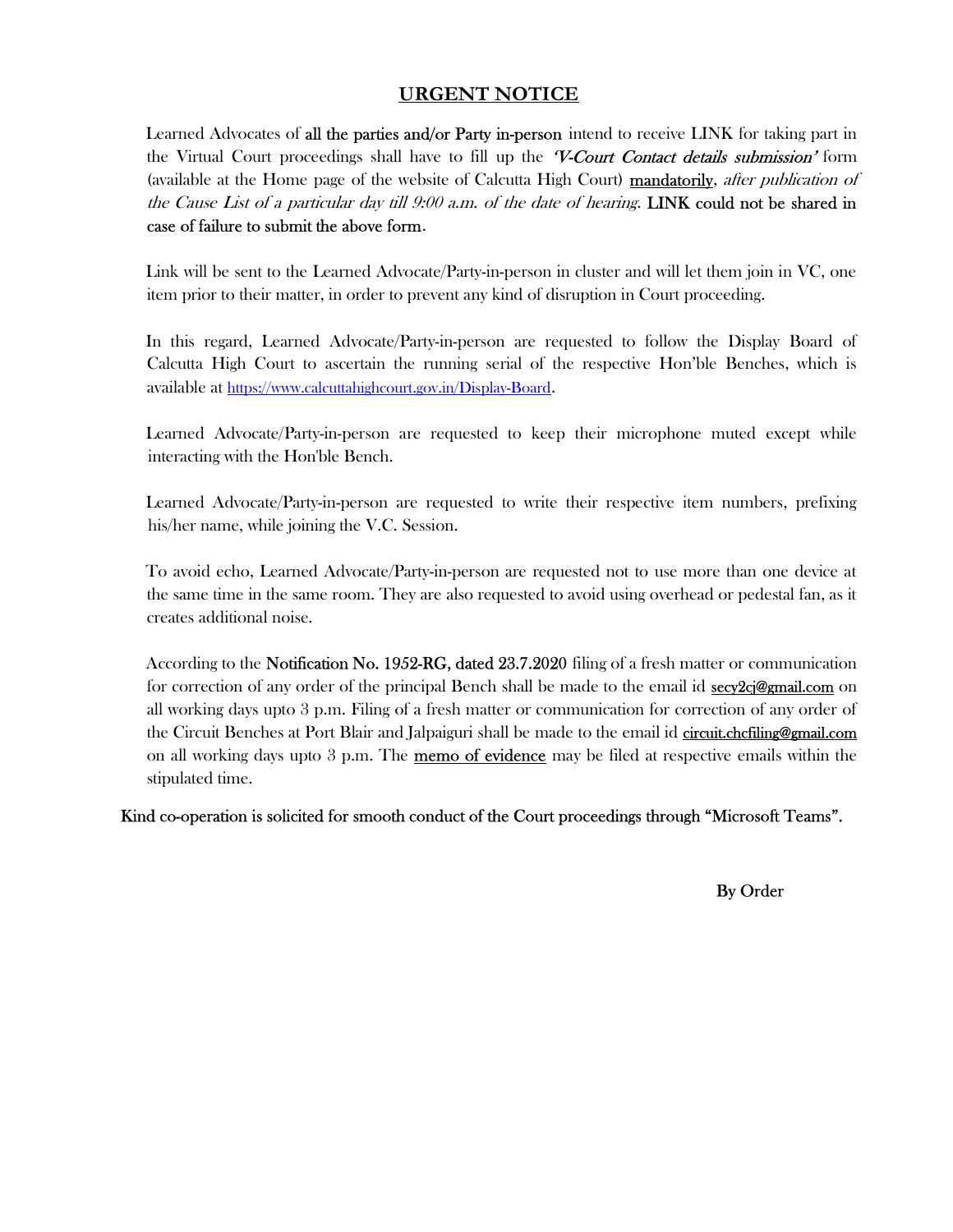--------------------------------------

## APPELLATE SIDE ON WEDNESDAY, THE 26TH AUGUST, 2020 COURT NO. 1 (VIA VIDEO CONFERENCE)

#### 11:00 A.M.

## HON'BLE CHIEF JUSTICE THOTTATHIL B. RADHAKRISHNAN AND HON'BLE JUSTICE SUBHASIS DASGUPTA

NOTE : MATTERS WILL BE TAKEN UP THROUGH PHYSICAL HEARING ONLY WHEN BOTH THE PARTIES ARE AGREED.

### NO MENTIONING IN COURT.

1. CAN 3054 of 2020 Vikash Singh In W.P. 5374 (W) of 2020 Arjun Singh -Vs- State of West Bengal &ors.

With

CAN No.3053 of 2020 Arijit Bakshi With W.P. No.5376 (w) of 2020 Nabendu Kumar Bandopadhyay -vs.- Govt. of West Bengal &Anr.

With

W.P. 5416 (W) of 2020 Indrajeet Dey With CAN 3116 of 2020 Jaimin Rajani -Vs- State of West Bengal &Ors.

With

W.P. 5377(W) of 2020 Debolina Sarkar Ambooj Sharma -Vs- State of West Bengal &Ors.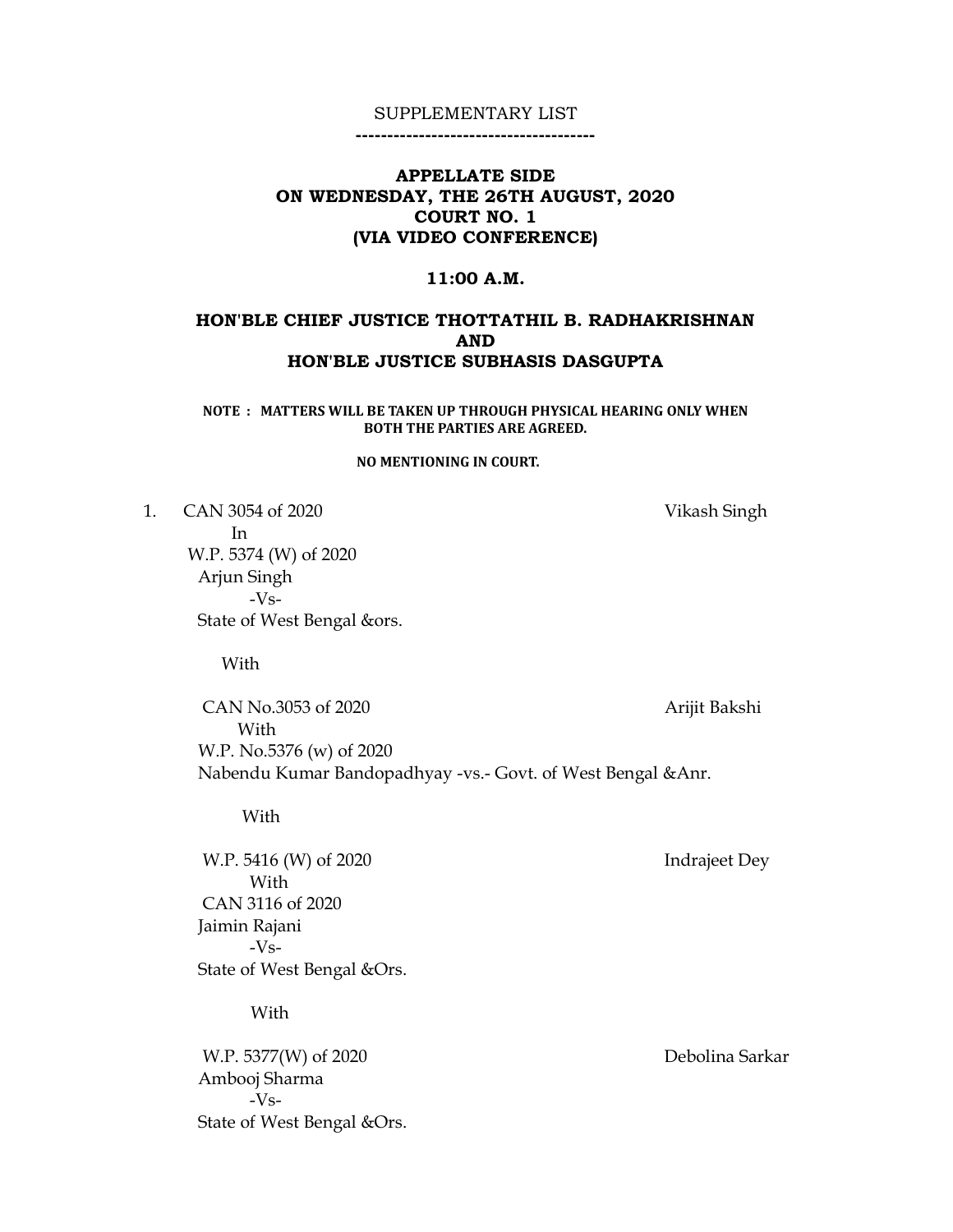- 2. W.P. 6248(W) of 2020 Sabyasachi Roy With CAN 4646 of 2020 Gautam Purkait & Anr. –Vs- State of West Bengal & Ors. 3. W.P. 6373(W) of 2020 Aniket Mitra With CAN 4950 of 2020 Biplab Kumar Chowdhury –Vs- The State of West Bengal & Ors. 4. W.P. 6375(W) of 2020 Aniket Mitra With CAN 4955 of 2020 Chhoni Mohammad Mondal –Vs- The State of West Bengal & Ors. 5. W.P. 6397(W) of 2020 Ibrahim Shaikh With CAN 4999 of 2020 Arpan Karmakar –Vs- The State of West Bengal & Ors.
- 6. W.P. 6405(W) of 2020 Pradyat Saha With CAN 5009 of 2020 Anat Bandhu Hazra Choudhury –Vs- The State of West Bengal & Ors.
- 7. CAN 2681 of 2020 Ruchika Mall

.

 (Application for Addition of Party) With CAN 3967 of 2020 (Application for appropriate order) In W.P. 12044(W) of 2017 DB Block Residents Association & Anr.  $-Vs-$ State of West Bengal & Ors.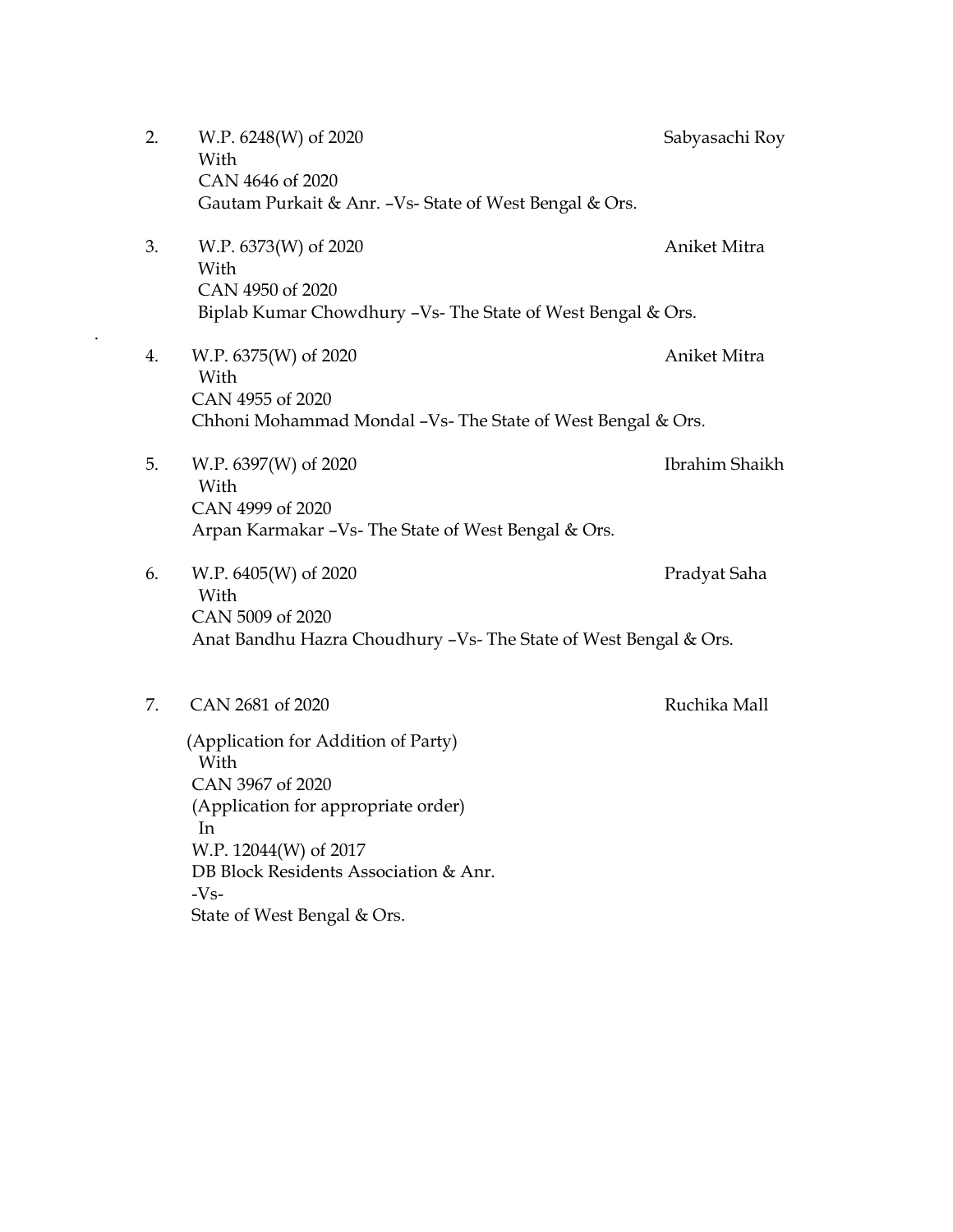--------------------------------------

# APPELLATE SIDE ON WEDNESDAY, THE 26TH AUGUST, 2020 COURT NO. 8 (VIA VIDEO CONFERENCE)

## AT 11.00 A.M.

## HON'BLE JUSTICE I. P. MUKERJI AND HON'BLE JUSTICE ABHIJIT GANGOPADHYAY

NOTE : MATTERS WILL BE TAKEN UP THROUGH PHYSICAL HEARING ONLY WHEN BOTH THE PARTIES ARE AGREED.

 MANDAMUS APPLICATION --------------------

| $1$ .<br>WITH | CAN 2921/2020<br>CAN 3601/2020                  | MAT 562/2016 DUNCANS INDUSTRIES LIMITED & ANR Vs<br>CAN 2920/2020    UNION OF INDIA & ORS                               | SUBHRANSU GANGULY    |
|---------------|-------------------------------------------------|-------------------------------------------------------------------------------------------------------------------------|----------------------|
|               | MAT 304/2016<br>MAT 315/2016<br>MAT 563/2016    |                                                                                                                         |                      |
| 2.            |                                                 | MAT 428/2020 RELIANCE JIO INFOCOMM LTD Vs<br>CAN 3245/2020 PRADIPTA KUMAR JANA & ORS                                    | V V V SHASTRY        |
| 3.            | CAN 4382/2020                                   | DR TUSHAR KANTI KARMAKAR VS<br>SHILABATI HOSPITAL LTD & ORS                                                             |                      |
| WITH          | CAN 4383/2020<br>CAN 4385/2020                  |                                                                                                                         |                      |
|               | MAT 56/2019                                     |                                                                                                                         |                      |
| 4.            | CAN 5211/2020<br>CAN 5213/2020                  | MAT 515/2020 M/S AMAZONITE STEEL PVT LTD & ANR Vs NILOTPAL CHOWDHURY<br>UNION OF INDIA & ORS                            |                      |
| 5.            | CAN 5285/2020                                   | MAT 516/2020 STATE BANK OF INDIA & ORS Vs<br>CAN 5284/2020 SHYAMAL KANTI MONDAL                                         | SUDEEP PAL CHOUDHURI |
| 6.            | FMAT 358/2020<br>CAN 5280/2020<br>CAN 5281/2020 | M/S BENGAL INDUSTRIAL CORPORATION Vs ARINDAM CHATTOPADHYAY<br>RAJASTHAN FEERTILISERS & CHEMICALS CORPORATION LTD. & ANR |                      |
| 7.            | CAN 4622/2020                                   | FMA 31/2019 SARBESWAR GHOPSH & ORS Vs<br>CAN 4350/2020 STATE OF WEST BENGAL &ORS                                        | ARIF ALI             |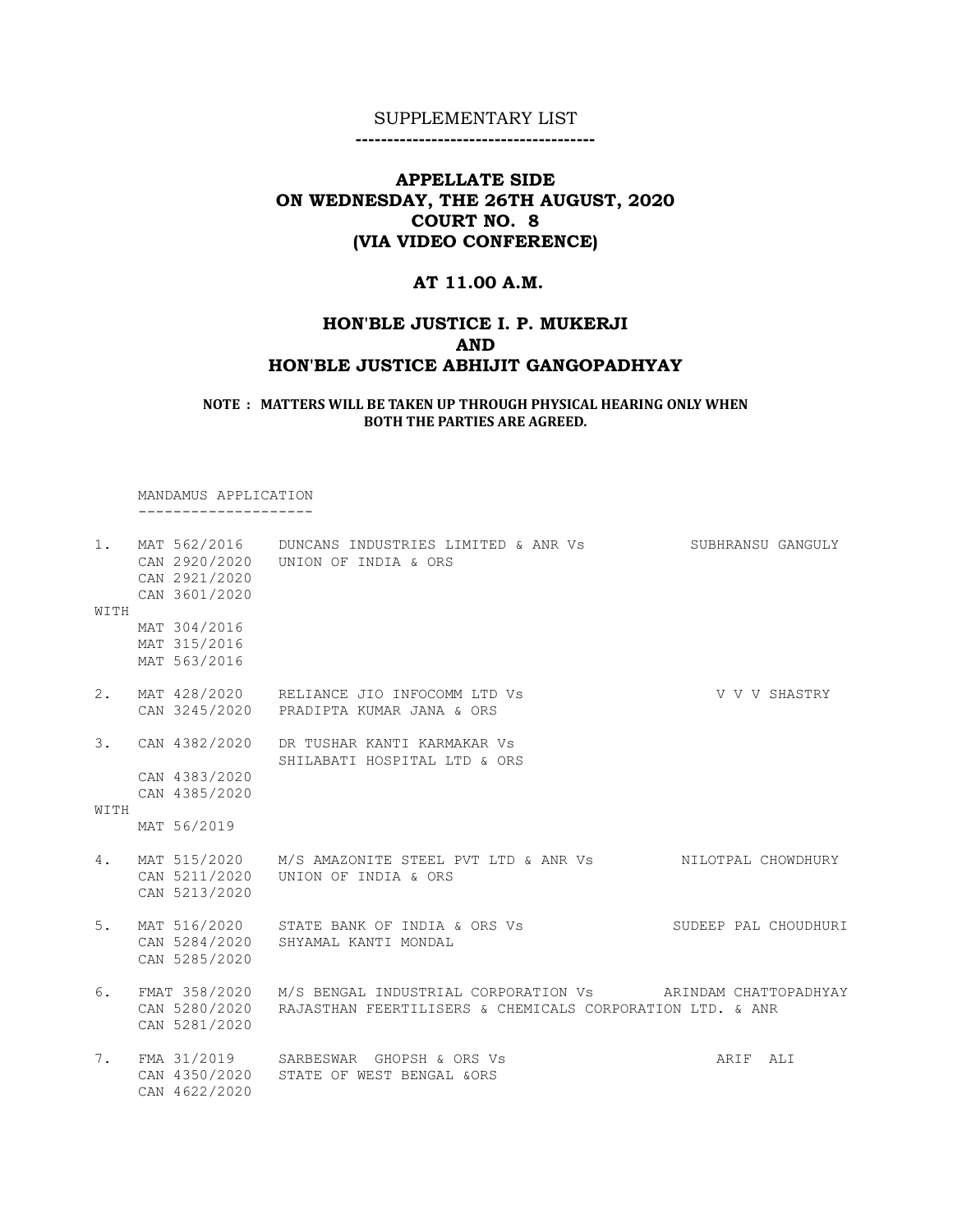CIVIL APPLICATION

-----------------

8. FAT 169/2020 USHRI ROY Vs **TIRTHANKAR DHALI**  CAN 3535/2020 DEBOJYOTI DE 9. FAT 166/2020 MANDIRA RAY CHOWDHURY & ANR Vs KRISHNENDU DE AMITAVA BANERJEE 10. FMAT 350/2020 SHYAMAL MAJUMDER Vs PRANTICK GHOSH CAN 3894/2020 SUBHAS MAJUMDER @ GOUTAM & ORS. CAN 3896/2020 CAN 3897/2020

 TRIBUNAL APPLICATION --------------------

- 11. WP.CT 36/2020 THE LT. GOVERNOR , A&N ISLAND & ORS Vs BISWAJIT SAMANTA CAN 4355/2020 DHARAM RAJ
- 12. CCGAT 1/2020 COMMISSIONER OF CENTRAL EXCISE Vs BATAN BARIK CAN 4815/2020 M/S KAMAKSHI JUTE INDUSTIES LTD CAN 4816/2020
- 13. WP.CT 42/2020 RUDRA PRASAD CHATTERJEE Vs APURBA KUMAR GHOSH CAN 5516/2020 UNION OF INDIA& ORS
- 14. WP.ST 67/2020 DR. ANIRBAN GANGULY Vs BISWARUP NANDY CAN 5187/2020 STATE OF WEST BENGAL & ORS
- 15. WP.CT 39/2020 UNION OF INDIA & ORS Vs PINAKI BHATTACHARYA CAN 4698/2020 ACHYUT KUMAR BAL NEOGI

MANDAMUS APPEAL

- ---------------
- 16. MAT 2002/2019 RCC INSTITUTE OF TECHNOLOGY & ORS Vs BIPLAB RANJAN BOSE CAN 2697/2020 GOUTAM PAL & ORS CAN 2698/2020 CAN 3216/2020
- 17. MAT 478/2020 INDIA MOTOR PARTS & ACCESSORIES LTD. & ANR Vs AJAY GAGGAR CAN 3958/2020 THE K.M.C. & ORS
- 18. MAT 490/2020 PHOENIX CONVEYER BELT INDIA PVT. LTD & ANR Vs TRIDIB BOSE CAN 4494/2020 PRINCIPAL COMMISSIONER & ORS CAN 4497/2020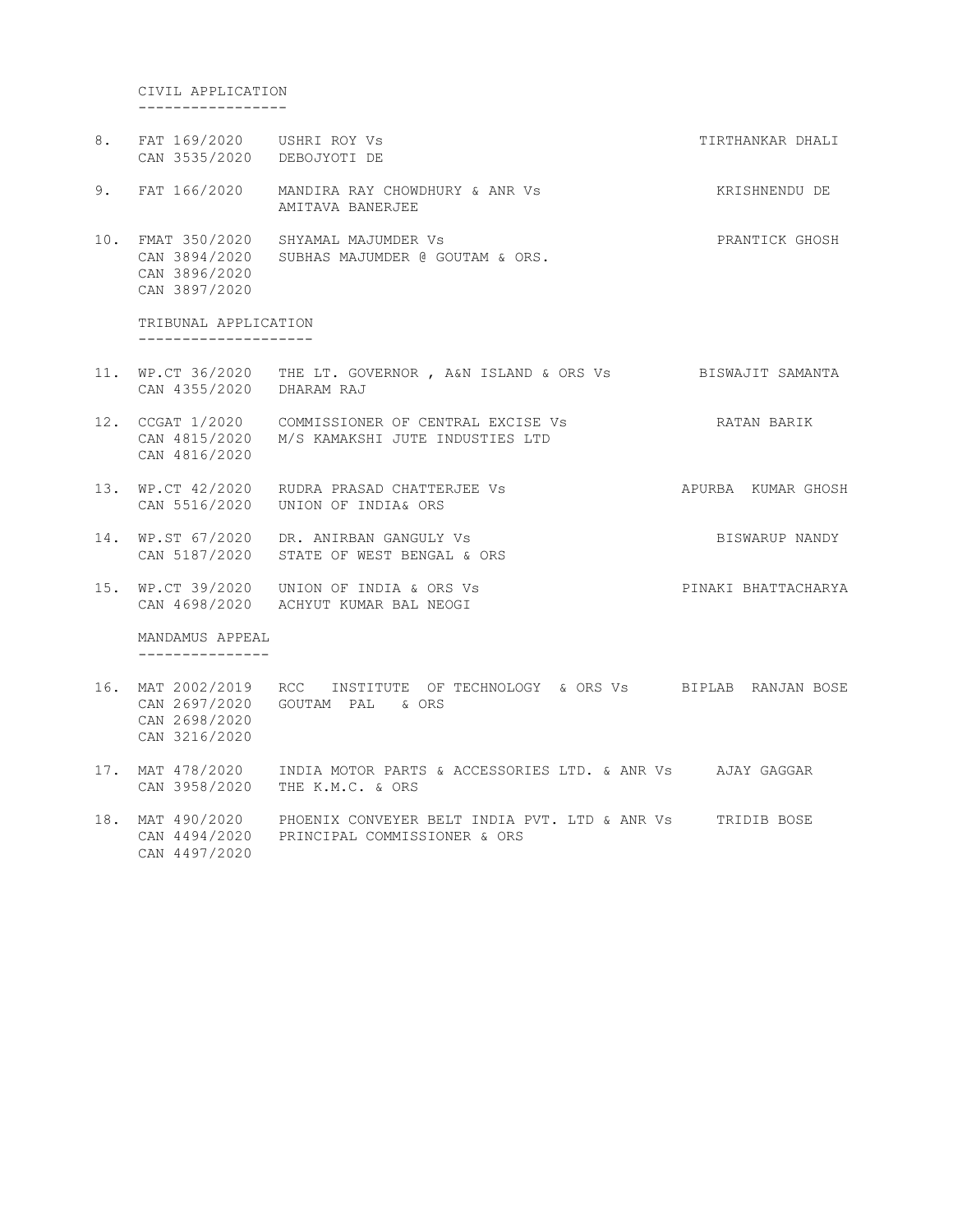--------------------------------------

# APPELLATE SIDE ON WEDNESDAY, THE 26TH AUGUST, 2020 COURT NO. 16 (VIA VIDEO CONFERENCE)

### 11:00 A.M.

# HON'BLE JUSTICE JOYMALYA BAGCHI AND HON'BLE JUSTICE SUVRA GHOSH

NOTE : MATTERS WILL BE TAKEN UP THROUGH PHYSICAL HEARING ONLY WHEN BOTH THE PARTIES ARE AGREED.

TO BE MENTIONED

---------------

|      | 1. CRA 393/2019M                               | PRASANTA SARKAR@LAL & ORS Vs |  | ANAND KESHARI |
|------|------------------------------------------------|------------------------------|--|---------------|
|      |                                                | STATE OF WEST BENGAL         |  |               |
| WITH |                                                |                              |  |               |
|      | CRA 562/2019<br>CRA 592/2019<br>CRAN 3026/2020 |                              |  |               |
| 2.   | CRM 5315/2020P SANJIT SARKAR & ANR Vs          | STATE OF WEST BENGAL         |  | ABDUR RAKIB   |
| WITH |                                                |                              |  |               |
|      | CRAN 3631/2020                                 |                              |  |               |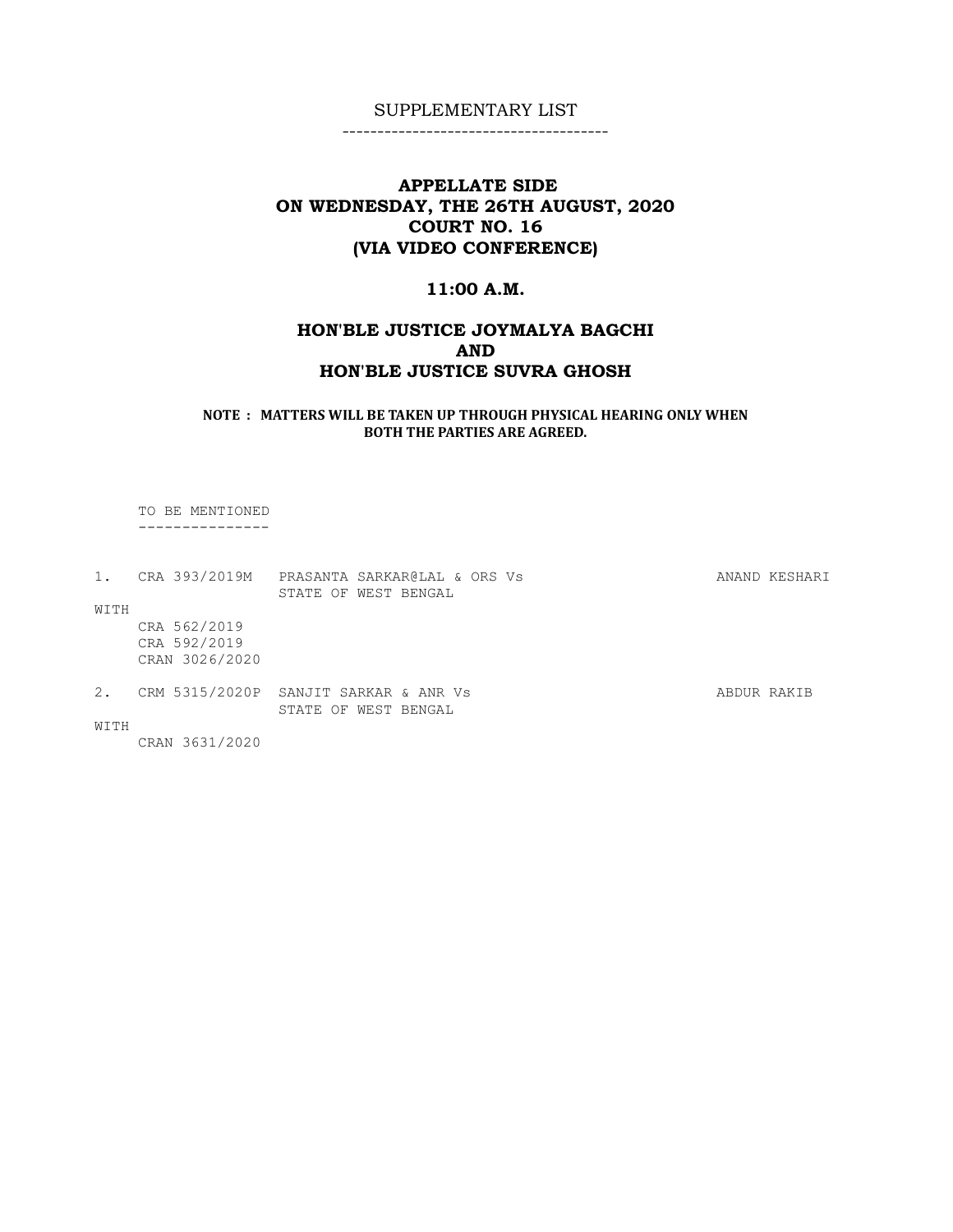--------------------------------------

# ORIGINAL SIDE ON WEDNESDAY, THE 26TH AUGUST, 2020 COURT NO. 13 (VIA VIDEO CONFERENCE)

## AT 11:00 A.M.

### HON'BLE JUSTICE RAJASEKHAR MANTHA

#### NOTE : MATTERS WILL BE TAKEN UP THROUGH PHYSICAL HEARING ONLY WHEN BOTH THE PARTIES ARE AGREED.

NOTE : ON 26.08.2020 ORIGINAL SIDE MATTERS WILL BE TAKEN UP AT 2:00 P.M.

 NEW CHAMBER APPLICATIONS ------------------------

|                          | RAJ KISHORE DUBEY & ANR.                   | SINHA & CO.                                                                                                                                                                                                                                                                                        |
|--------------------------|--------------------------------------------|----------------------------------------------------------------------------------------------------------------------------------------------------------------------------------------------------------------------------------------------------------------------------------------------------|
| PLA 236/2019             |                                            |                                                                                                                                                                                                                                                                                                    |
|                          | ABHISHEK VIKRAM SINGH & ANR.               | SINHA & CO.                                                                                                                                                                                                                                                                                        |
| EC 462/2019              | T NAGARAJU & ANR.                          | SINHA & CO.                                                                                                                                                                                                                                                                                        |
| NEW MOTIONS<br>--------- |                                            |                                                                                                                                                                                                                                                                                                    |
| CS 144/2016              | P LTD & OR Vs ORIENT BEVERAGES LTD. & ORS. |                                                                                                                                                                                                                                                                                                    |
|                          |                                            | 1. EC 581/2018 MAGMA FINCORP LIMITED Vs<br>2. GA 2685/2019 IN THE GOODS OF SHIBNATH SEN (DEC) Vs M/S RAJENDRA LAL DUTT & CO<br>3. EC 25/2020 MAGMA FINCORP LIMITED Vs<br>4. GA 531/2020 MAGMA FINCORP LIMITED Vs<br>5. GA 1045/2020 SQUARE FOUR ASSETS MANAGEMENT & RECONSTRUCTION CO SUBRANIL DEY |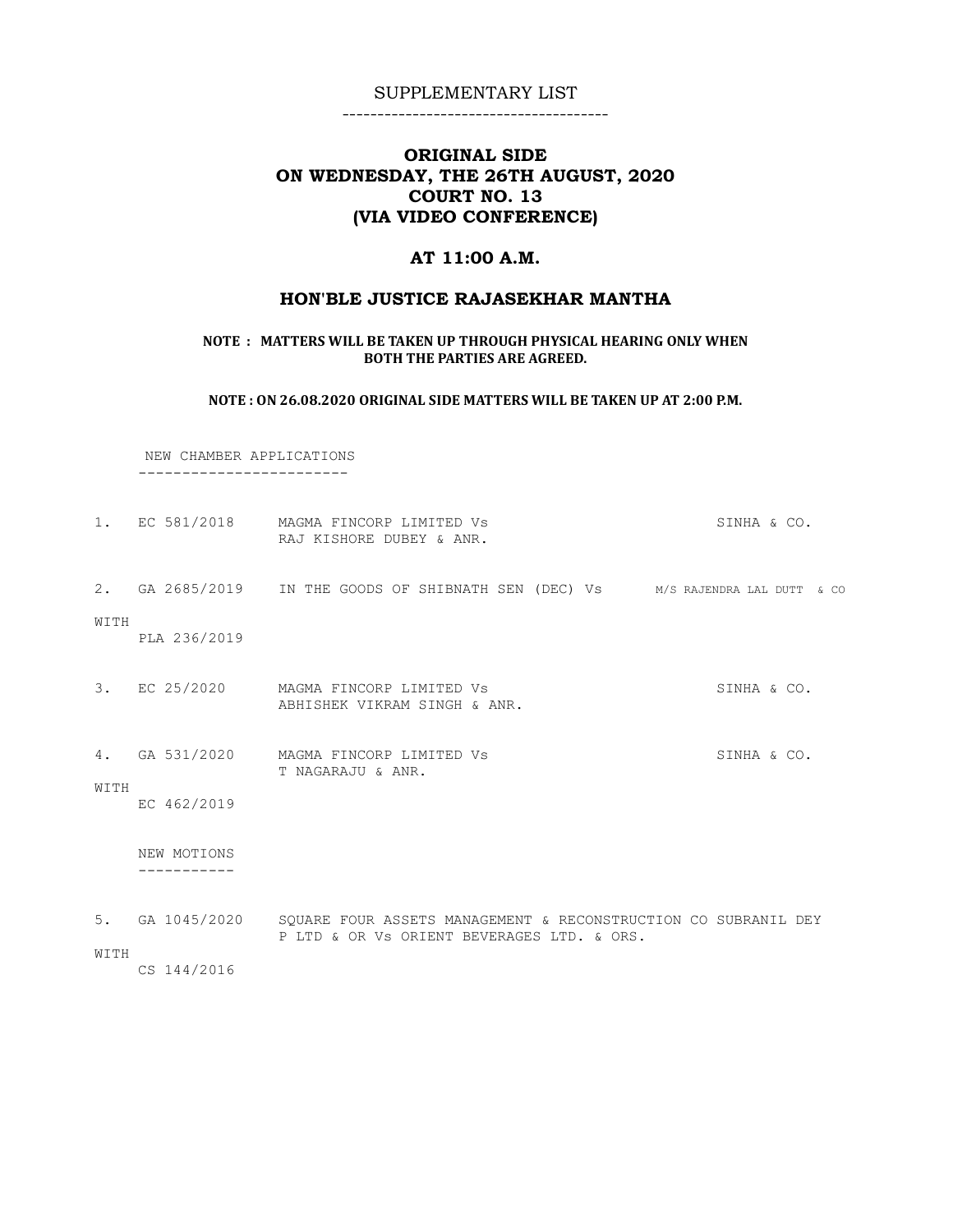--------------------------------------

# ORIGINAL SIDE ON WEDNESDAY, THE 26TH AUGUST, 2020 COURT NO. 5 (VIA VIDEO CONFERENCE)

## AT 2: 00 P.M.

### HON'BLE JUSTICE MOUSHUMI BHATTACHARYA

NOTE : MATTERS WILL BE TAKEN UP THROUGH PHYSICAL HEARING ONLY WHEN BOTH THE PARTIES ARE AGREED.

 FOR HEARING -----------

1. AP 590/2011 THE BOARD OF TRUSTEES FOR THE PORT OF KOLKATA Vs ASHOK KUMAR JENA ABG KOLKAA CONTAINER TERMINAL PRIVATE LIMITED

[AT 2:00 P.M.]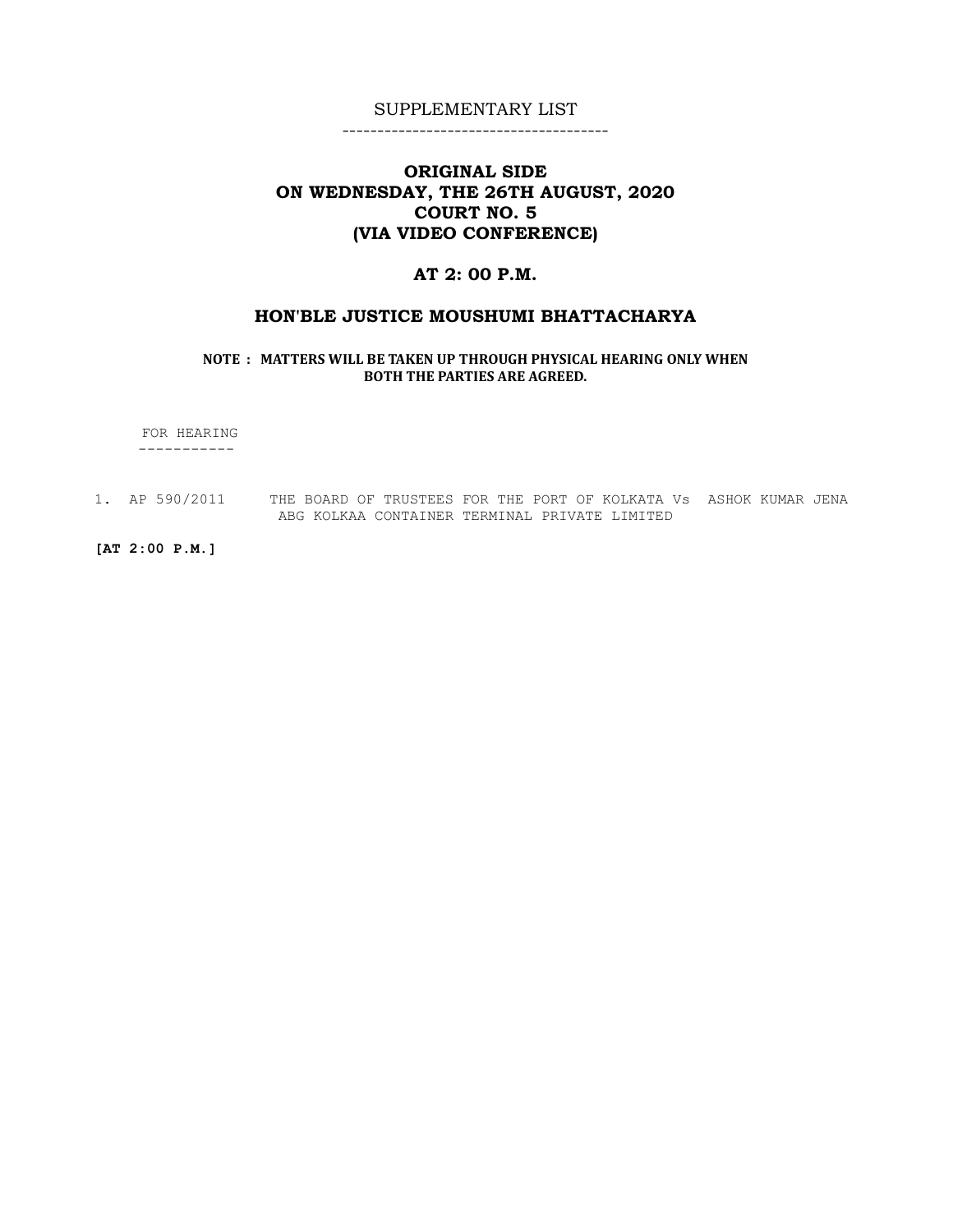--------------------------------------

# APPELLATE SIDE ON WEDNESDAY, THE 26TH AUGUST, 2020 COURT NO. 5 (VIA VIDEO CONFERENCE)

# AT 2:15 P.M.

#### HON'BLE JUSTICE MOUSHUMI BHATTACHARYA

NOTE : MATTERS WILL BE TAKEN UP THROUGH PHYSICAL HEARING ONLY WHEN BOTH THE PARTIES ARE AGREED.

 ASSIGNED MATTER FIXED AT 2:15 P.M. ----------------------------------

|      | WP 9597W/2019  | AKTARUL              | ISLAM | KAYAL | $\delta$ | ORS Vs | RUCHIRA | CHATTERJEE |
|------|----------------|----------------------|-------|-------|----------|--------|---------|------------|
|      | CAN 5957/2019  | STATE OF WEST BENGAL |       |       | & ORS    |        |         |            |
|      | CAN 1308/2020  |                      |       |       |          |        |         |            |
| WITH |                |                      |       |       |          |        |         |            |
|      | WP 11944W/2019 |                      |       |       |          |        |         |            |
|      | WP 20928W/2019 |                      |       |       |          |        |         |            |
|      | WP 20931W/2019 |                      |       |       |          |        |         |            |
|      | WP 5525W/2020  |                      |       |       |          |        |         |            |
|      | WP 9180W/2019  |                      |       |       |          |        |         |            |
|      |                |                      |       |       |          |        |         |            |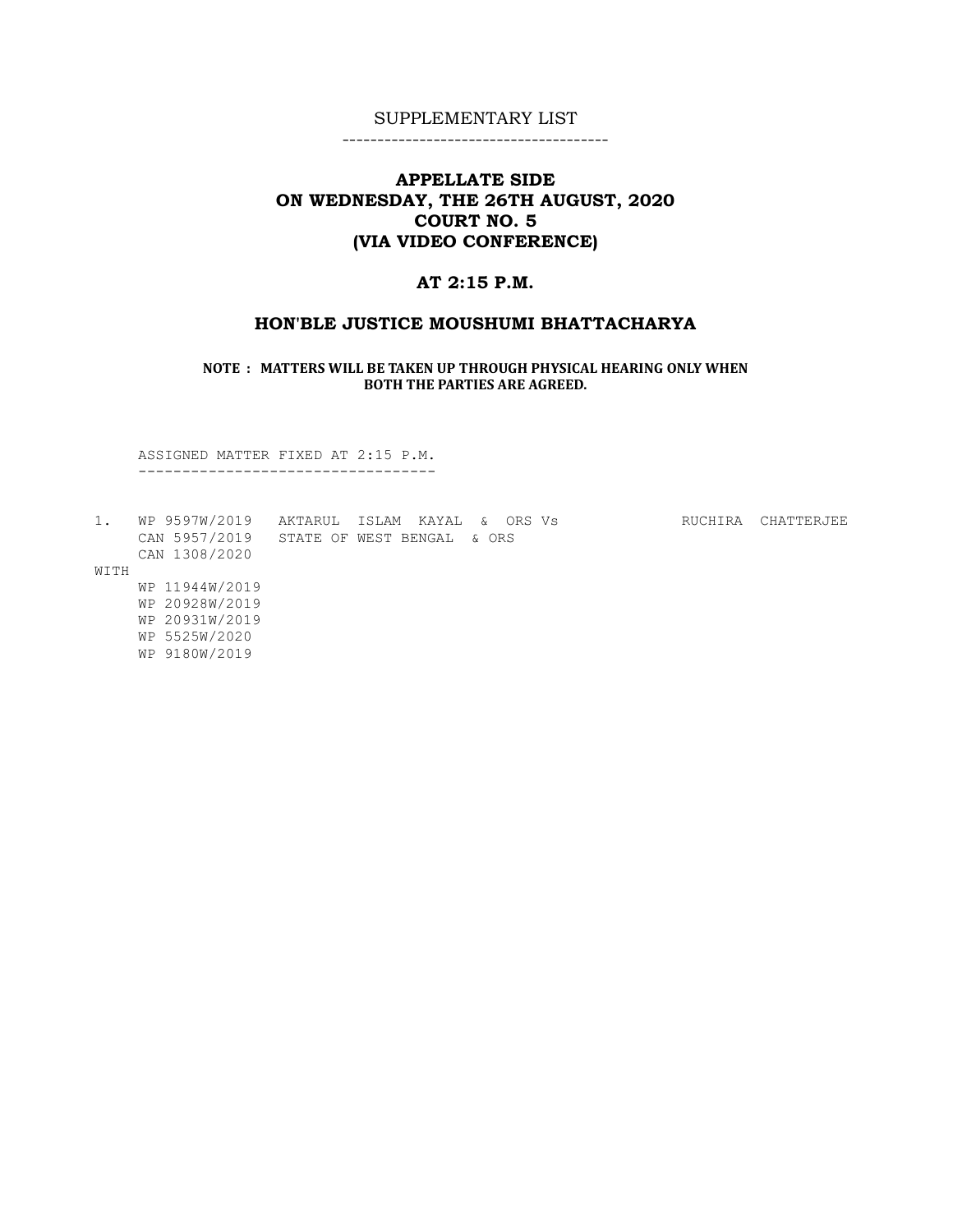--------------------------------------

# APPELLATE SIDE ON WEDNESDAY, THE 26TH AUGUST, 2020 COURT NO. 12 (VIA VIDEO CONFERENCE)

# 11.00 A.M.

## HON'BLE JUSTICE SHEKHAR B. SARAF

NOTE : MATTERS WILL BE TAKEN UP THROUGH PHYSICAL HEARING ONLY WHEN BOTH THE PARTIES ARE AGREED.

 MOTION  $------$ 

|    | 1. WP 6661W/2020 | INDIA POWER CORPORETIONLTD& ANR Vs<br>CAN 5523/2020 UNION OF INDIA& ORS                        | ZULFIOAR ALI ALOUADERI |
|----|------------------|------------------------------------------------------------------------------------------------|------------------------|
| 2. |                  | WP 6344W/2020 M/S AATREYEE NIRMAN PVT LTD & ORS Vs<br>CAN 4892/2020 STATE OF WEST BENGAL & ORS | SUVAM SINHA            |
|    |                  | 3. WP 6391W/2020 ABHIJIT BISWAS Vs                                                             | DYUTIMAN BANERJEE      |

CAN 4983/2020 UNION OF INDIA & ORS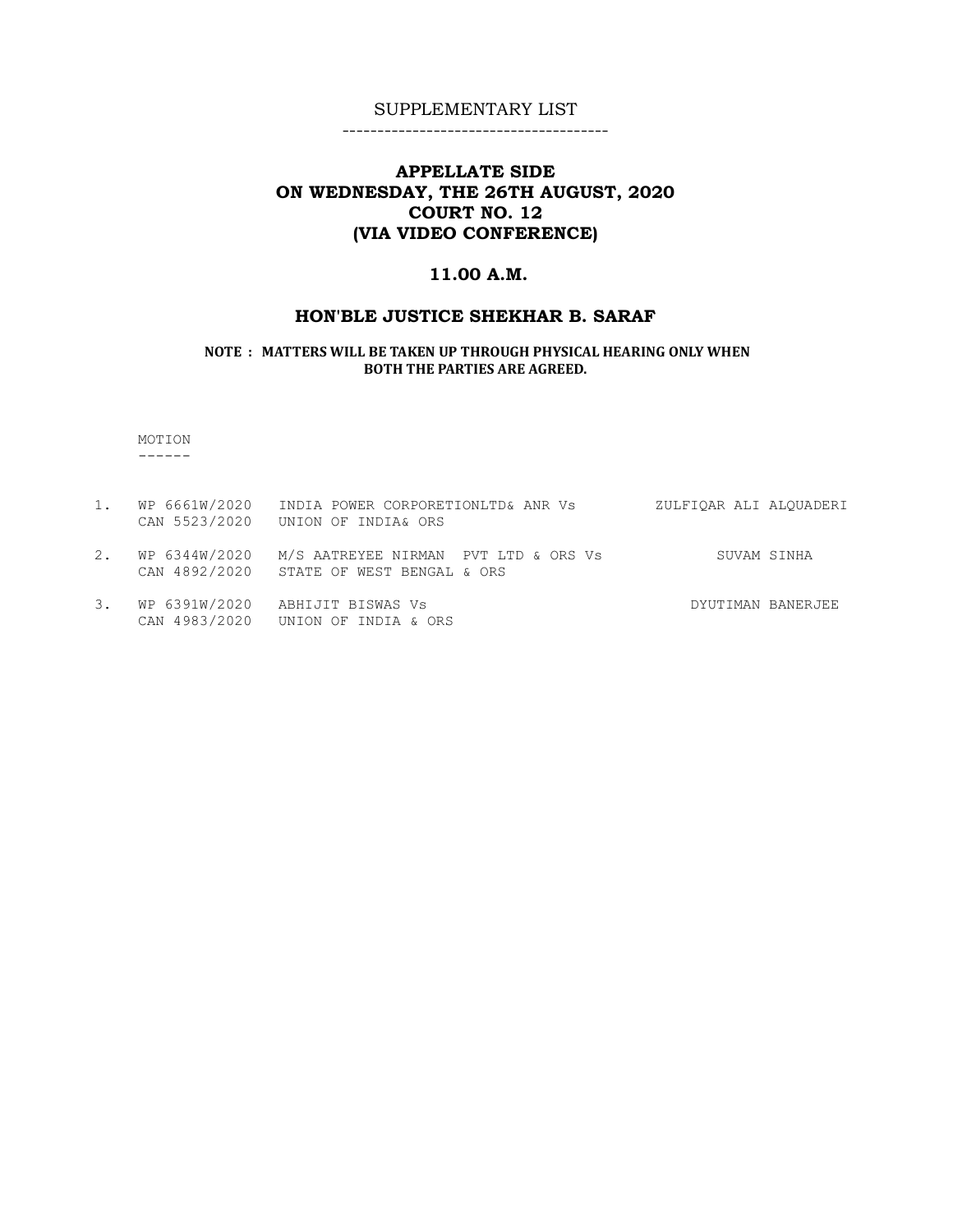--------------------------------------

# ORIGINAL SIDE ON WEDNESDAY, THE 26TH AUGUST, 2020 COURT NO. 12 (VIA VIDEO CONFERENCE)

### 3:15 P.M.

#### HON'BLE JUSTICE SHEKHAR B. SARAF

#### NOTE : MATTERS WILL BE TAKEN UP THROUGH PHYSICAL HEARING ONLY WHEN BOTH THE PARTIES ARE AGREED.

 NEW MOTIONS -----------

1. GA 1094/2020 SAHAJ E-VILLAGE LTD & ANR. Vs ANS ASSOCIATES CSC E-GOVERNANCE SERVICES INDIA LTD WITH

 CS 177/2015 GA 1095/2020

 COMPANY MATTER (NEW) --------------------

2. CA 55/2020 RE : FORTUNE FURNITECH PRIVATE LIMITED -AND- Vs SWETA GANDHI NANU TRADCOM PVT LTD -VS- O/L HIGH COURT CALCUTTA

#### WITH

CP 77/2012

 FOR HEARING -----------

- 3. AP 698/2016 FUTURE MARKET NETWORKS LTD Vs **ARNAB DUTTA** LAXMI PAT SURANA & ANR.
- 4. AP 700/2016 FUTURE ENTERPRISES LTD Vs **FOX & MANDAL** LAXMI PAT SURANA & ORS.
- 5. AP 822/2016 LAXMI PAT SURANA Vs G.S. GUPTA PANTALOON RETAIL INDIA LTD. & ORS.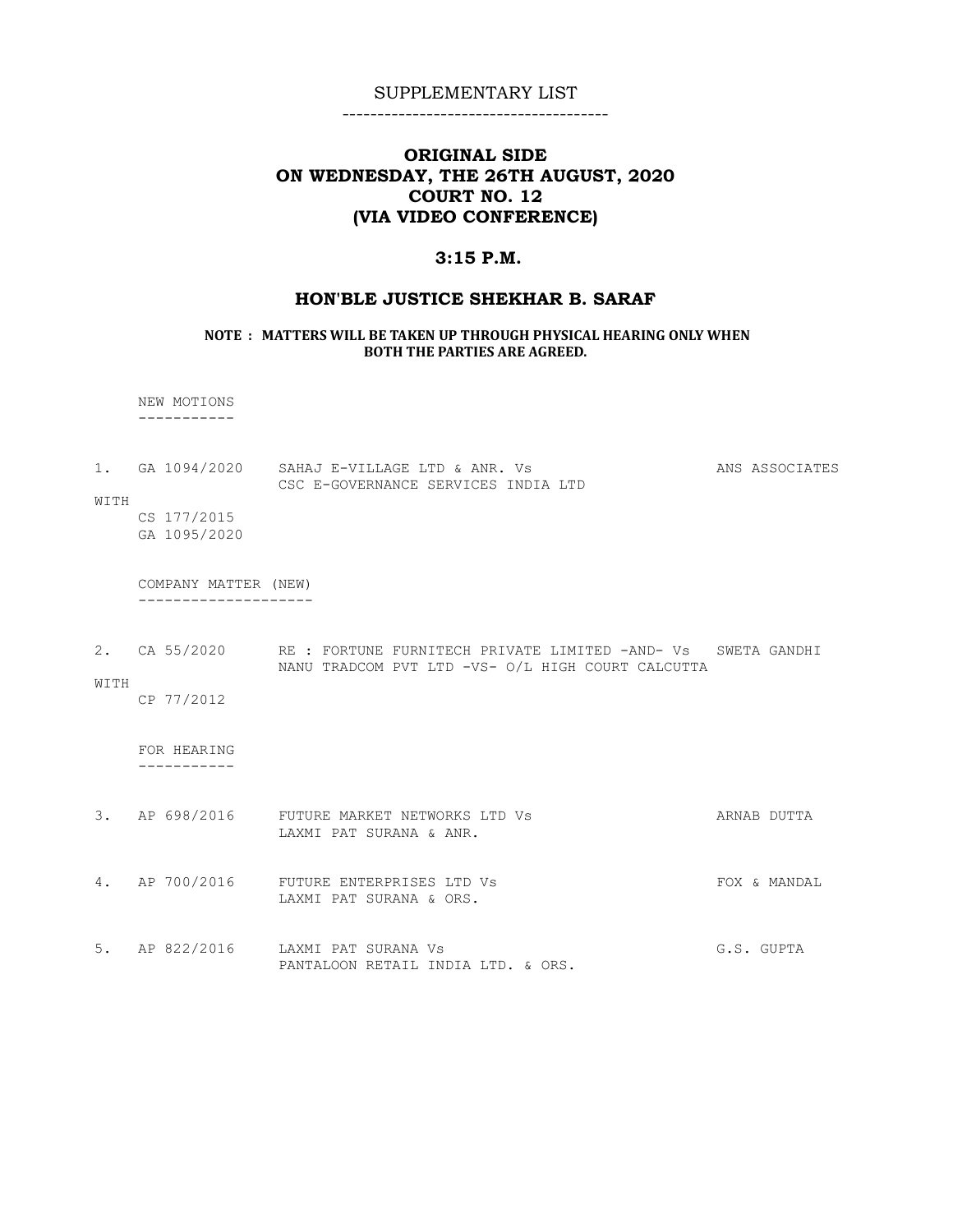--------------------------------------

# APPELLATE SIDE ON WEDNESDAY, THE 26TH AUGUST, 2020 COURT NO. 19 (VIA VIDEO CONFERENCE)

### AT 11.00 A.M.

### HON'BLE JUSTICE AMRITA SINHA

#### NOTE : MATTERS WILL BE TAKEN UP THROUGH PHYSICAL HEARING ONLY WHEN BOTH THE PARTIES ARE AGREED.

 MOTION ------

1. WP 3165W/2019 RAKESH KUMAR BHAGAT & ORS Vs SAYANTI SENGUPTA CAN 9728/2019 UNION OF INDIA & ORS CAN 464/2020 2. WP 6763W/2020 MUDIT GUPTA Vs CONTROLLER STATES OF DIPAYAN KUNDU CAN 5695/2020 STATE OF WEST BENGAL & ORS. 3. WP 6764W/2020 RUSHA MITRA Vs DIPAYAN KUNDU CAN 5698/2020 STATE OF WEST BENGAL & ORS. 4. WP 6765W/2020 RANJIT PRASAD Vs DIPAYAN KUNDU CAN 5703/2020 STATE OF WEST BENGAL & ORS. 5. WP 6766W/2020 SONIA GHOSH Vs DIPAYAN KUNDU CAN 5704/2020 STATE OF WEST BENGAL & ORS. 6. WP 6769W/2020 ROHINI PAUL Vs DIPAYAN KUNDU CAN 5707/2020 STATE OF WEST BENGAL & ORS. 7. WP 6770W/2020 NILLOHIT SAHA Vs DIPAYAN KUNDU CAN 5710/2020 STATE OF WEST BENGAL & ORS. 8. WP 6772W/2020 SABAVATH NIKHIL KUMAR Vs **DIPAYAN KUNDU**  CAN 5712/2020 STATE OF WEST BENGAL & ORS. 9. WP 5460W/2020 DR. GOUTAM NEMO Vs SWADESH PRIYA GHOSH CAN 3163/2020 STATE OF WEST BENGAL & ORS WITH CAN 3044/2020 CAN 3841/2020 CAN 4040/2020

 CAN 4077/2020 CAN 4078/2020 WP 5367W/2020 WP 5821W/2020 WP 5822W/2020 WP 5907W/2020 WP 5934W/2020 WP 5935W/2020